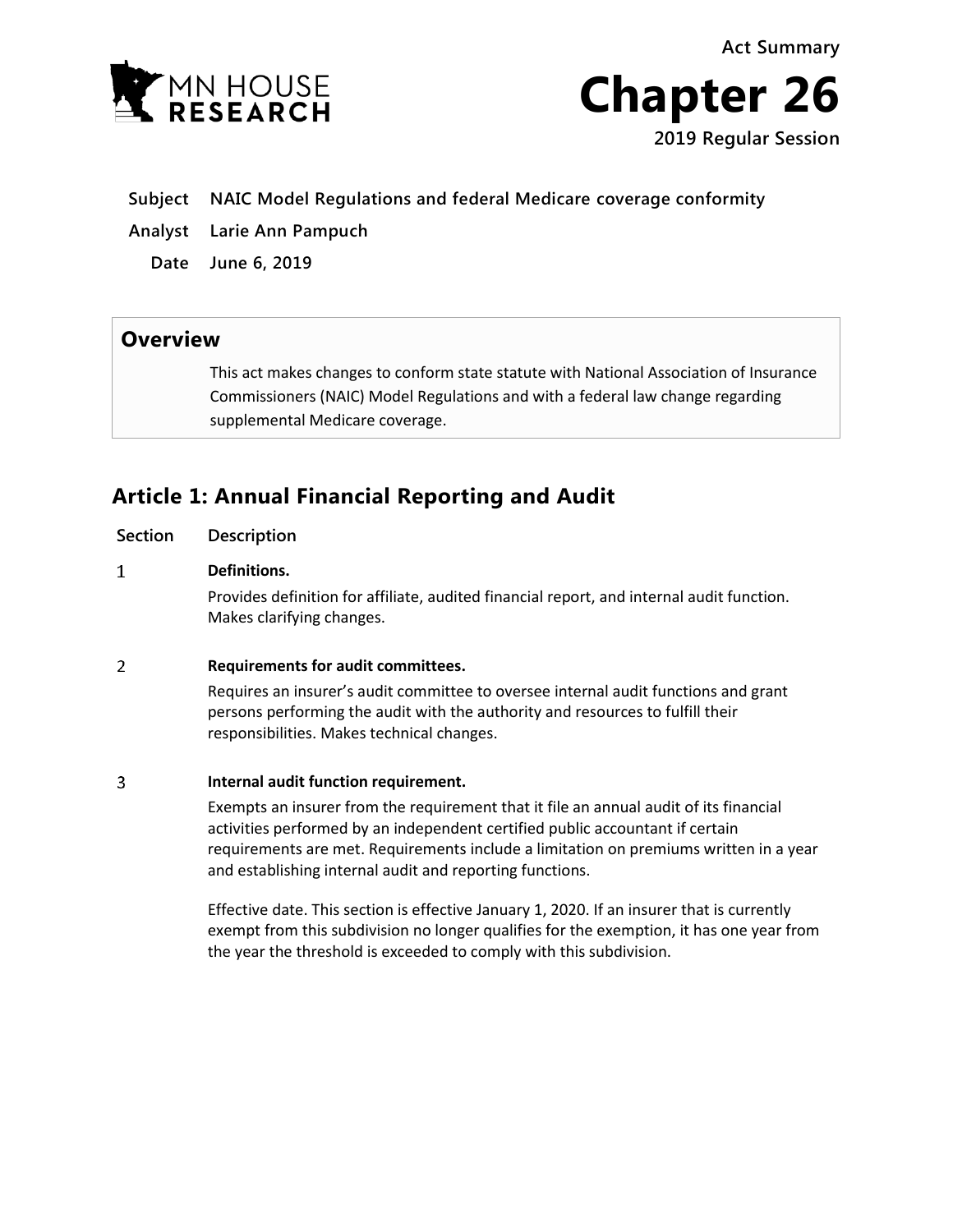# **Article 2: Insurance Holding Company Systems**

**Section Description**  $\mathbf{1}$ **Groupwide supervisor.** Defines groupwide supervisor.  $\overline{2}$ **Internationally active insurance group.** Defines internationally active insurance group. 3 **[62D.17] Groupwide supervision of internationally active insurance groups.** Allows the commissioner of commerce to act as the groupwide supervisor for any internationally active insurance group. The commissioner may acknowledge another

regulatory official as groupwide supervisor under certain circumstances, with the commissioner taking into account a list of factors. Authorizes the commissioner to collect information for an acknowledgement or decision of groupwide supervisor. Requires payment of reasonable expenses for administration of this section.

# **Article 3: Risk-Based Capital Trend Test for Health Organizations**

### $\overline{4}$ **Excess of capital.**

States that an excess of capital is useful for health organizations.

### 5 **Definition.**

Provides that if a health organization has total adjusted capital at a certain level, a trend test is triggered.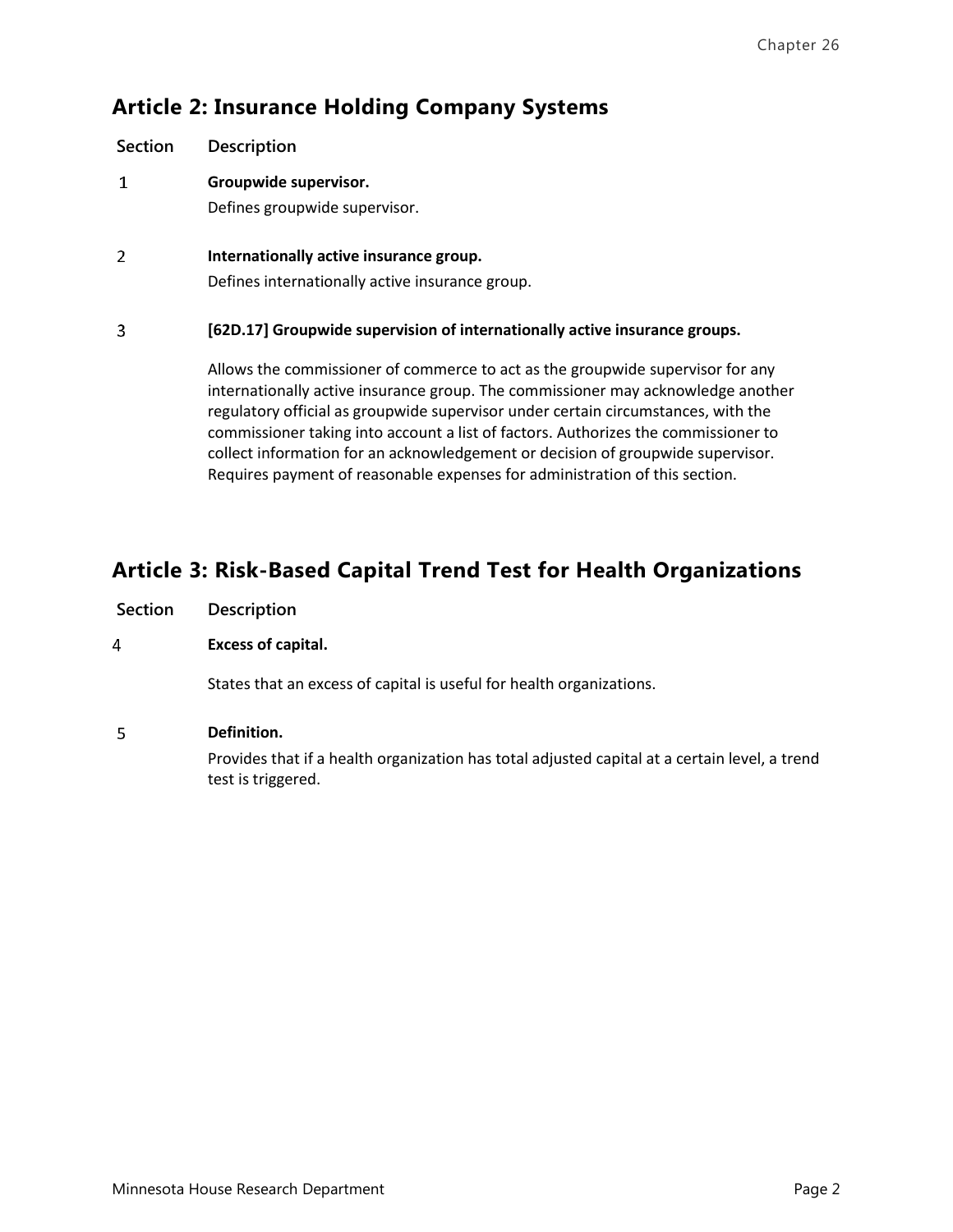## **Article 4: Corporate Governance Annual Disclosure**

### **Section Description**

6 **[60A.1391] Corporate governance annual disclosure.** 

> **Subd. 1. Purpose and scope.** States that the purpose of sections 60A.142 to 60A.149 is to provide the commissioner with a summary of an insurer's governance structure.

**Subd. 2. Definitions.** Provides definition for corporate governance annual disclosure, insurer, and senior management, among others.

**Subd. 3. Disclosure and filing requirements.** Requires an insurer to annually file with the commissioner of commerce a governance disclosure that is completed in compliance with certain organizational procedures.

**Subd. 4. Contents of corporate governance annual disclosure.** Requires an insurer to include certain information in the annual report, including information about the insurer's board of directors, committees, senior management, and risk management procedures.

**Subd. 5. Confidentiality.** Provides that all documents and information given to the commissioner are confidential and protected nonpublic data. Allows the commissioner to share information to certain parties, including third-party consultants and other regulatory agencies.

**Subd. 6. NAIC and third-party consultants.** Allows the commissioner to retain third-party consultants as necessary to review the corporate governance annual disclosures. Provides requirements for contracting with third-parties and confidentiality.

**Subd. 7. Sanctions.** Applies a \$1,000 per day penalty for each day the report required under this section is late, with exceptions.

Effective date. This section is effective January 1, 2020. The first filing of the disclosure is in 2020.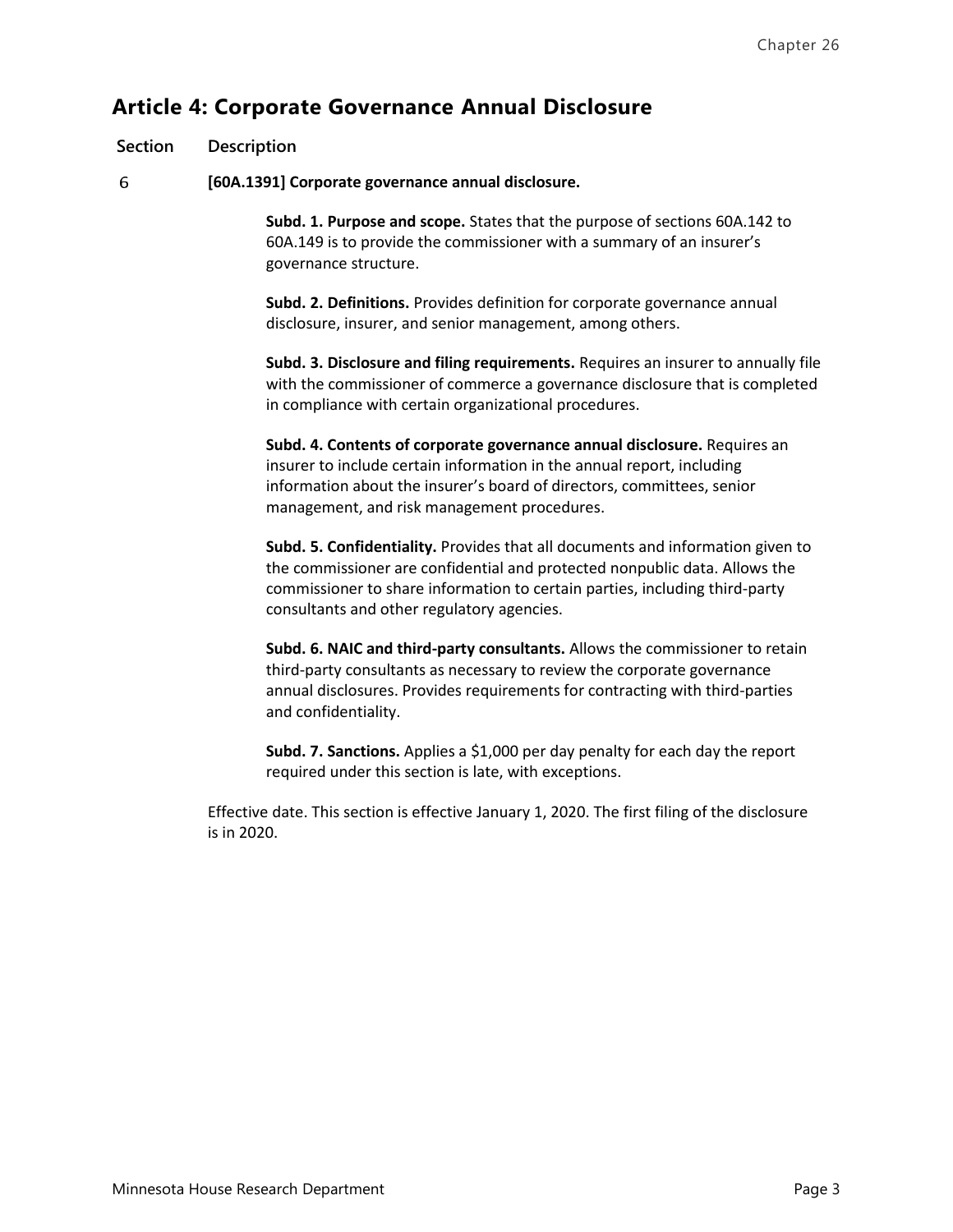# **Article 5: Medicare Supplement Insurance**

| <b>Section</b> | Description                                                                                                                                                                                                                     |
|----------------|---------------------------------------------------------------------------------------------------------------------------------------------------------------------------------------------------------------------------------|
| 7              | Newly eligible individual.                                                                                                                                                                                                      |
|                | Defines a newly eligible individual as one who is eligible for Medicare on or after<br>January 1, 2020, because the individual has attained age 65 or is entitled to benefits<br>under Medicare due to disability or otherwise. |
| 8              | <b>Policy requirements.</b>                                                                                                                                                                                                     |
|                | Makes a technical change.                                                                                                                                                                                                       |
| 9              | <b>Medicare Part B deductible.</b>                                                                                                                                                                                              |
|                | Prohibits a Medicare supplemental policy from providing coverage for any portion of<br>the Medicare Part B deductible for a newly eligible individual.                                                                          |
| 10             | Extended basic Medicare supplement plan; coverage.                                                                                                                                                                              |
|                | Prohibits this type of Medicare supplemental policy from providing coverage for any<br>portion of the Medicare Part B deductible for a newly eligible individual.                                                               |
| 11             | Basic Medicare supplement plan; coverage.                                                                                                                                                                                       |
|                | Prohibits this type of Medicare supplemental policy from providing coverage for any<br>portion of the Medicare Part B deductible for a newly eligible individual.                                                               |
| 12             | Medicare supplement plan with 50 percent coverage.                                                                                                                                                                              |
|                | Prohibits this type of Medicare supplemental policy from providing coverage for any<br>portion of the Medicare Part B deductible for a newly eligible individual.                                                               |
| 13             | Medicare supplement plan with 75 percent coverage.                                                                                                                                                                              |
|                | Prohibits this type of Medicare supplemental policy from providing coverage for any<br>portion of the Medicare Part B deductible for a newly eligible individual.                                                               |
| 14             | Medicare supplement plan with 50 percent Part A deductible coverage.                                                                                                                                                            |
|                | Prohibits this type of Medicare supplemental policy from providing coverage for any<br>portion of the Medicare Part B deductible for a newly eligible individual.                                                               |
| 15             | Medicare supplement plan with \$20 and \$50 co-payment Medicare Part B coverage.                                                                                                                                                |
|                | Prohibits this type of Medicare supplemental policy from providing coverage for any<br>portion of the Medicare Part B deductible for a newly eligible individual.                                                               |

### 16 **Medicare supplement plan with high deductible coverage.**

Prohibits this type of Medicare supplemental policy from providing coverage for any portion of the Medicare Part B deductible for a newly eligible individual.